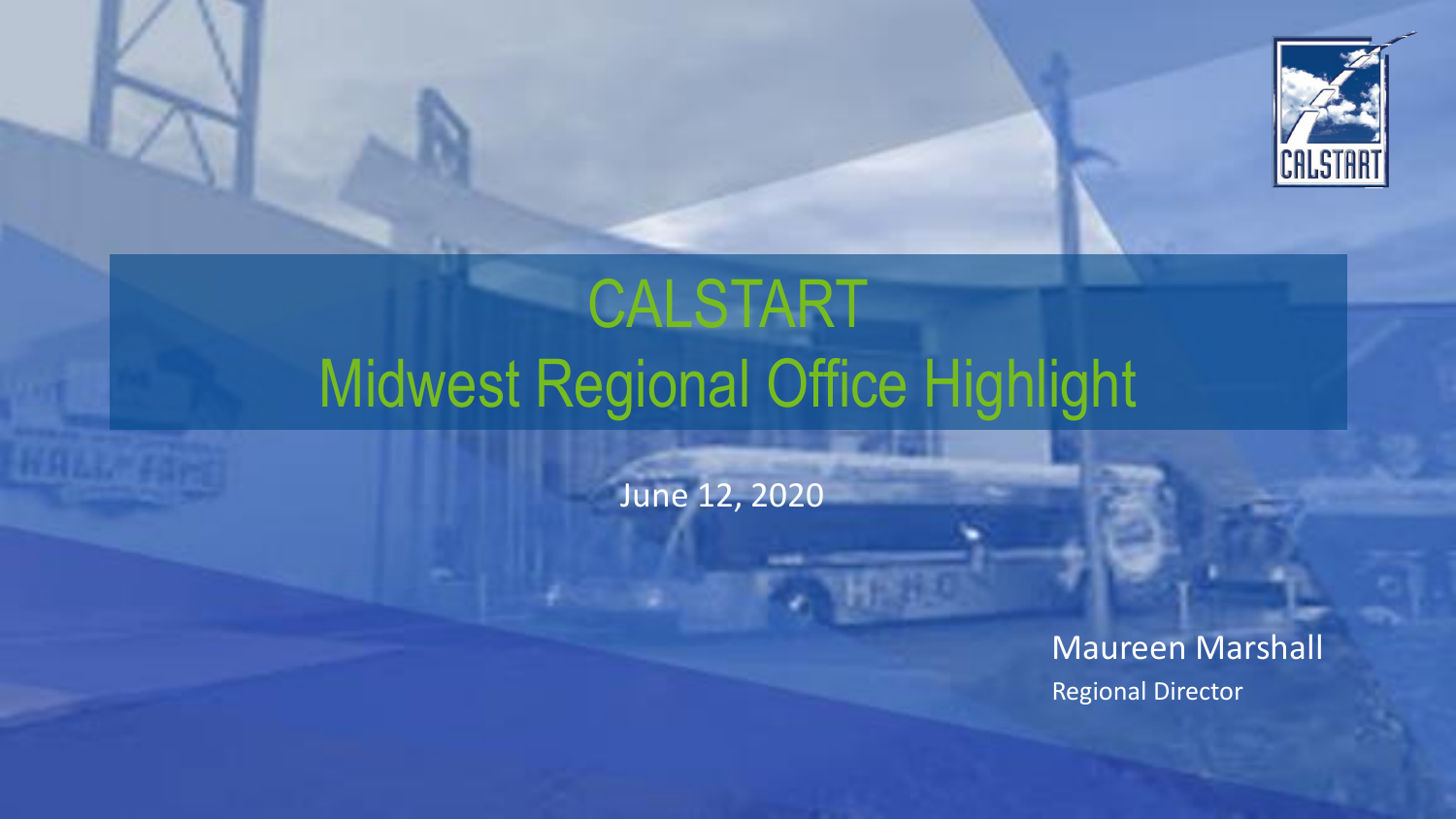

- MD/HD Utility Rate-Case Support (DTE/CMS)
- Commercial Vehicle Supply Chain Study
- Commercial Technology Readiness Study
- Vehicle Electrification/Export Power/Cyber Working Groups
- Connected & Automated Transportation Users Forum (CATUF)
- ZE Bus Deployment Support
- Commercial Vehicle Readiness Guidelines
- Chicago EV Ordinance
- DOE Data Collection (CTA, CACC and others)
- Drive Clean Chicago
- On-Site H2 Generation Report
- MI/Ohio H2 Demand Study
- Midwest ZEB Working Group
- District Energy/Microgrid Study
- H2 Bus Performance Analysis
- SARTA NEORide FTA IMI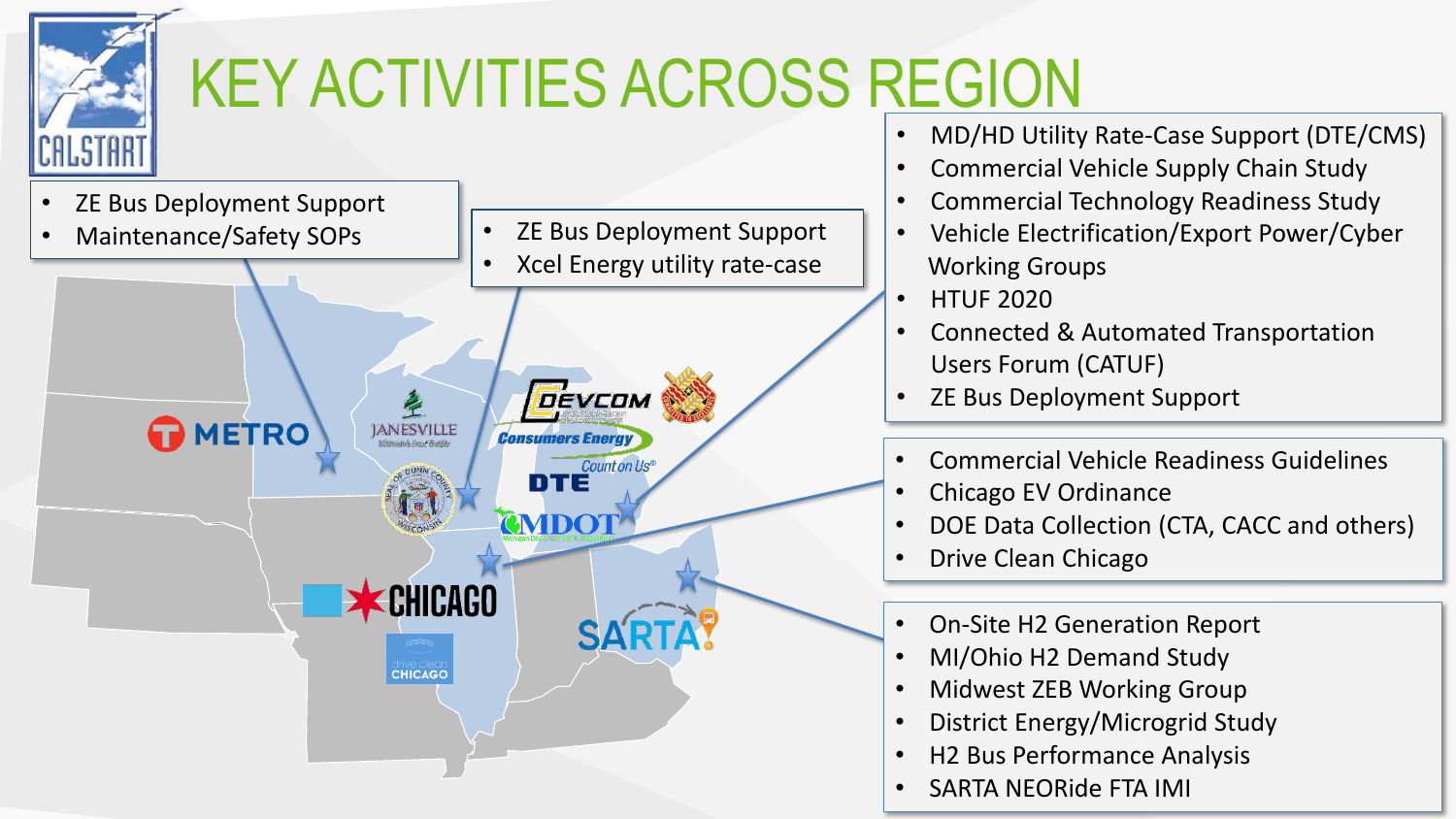

### MIDWEST FTA LONO BUS DEPLOYMENTS



- 8 60' articulated bus deployments
- Maintenance/Safety SOPs



**Supporting over 40 Zero Emission Bus Deployments Across the Midwest Region**